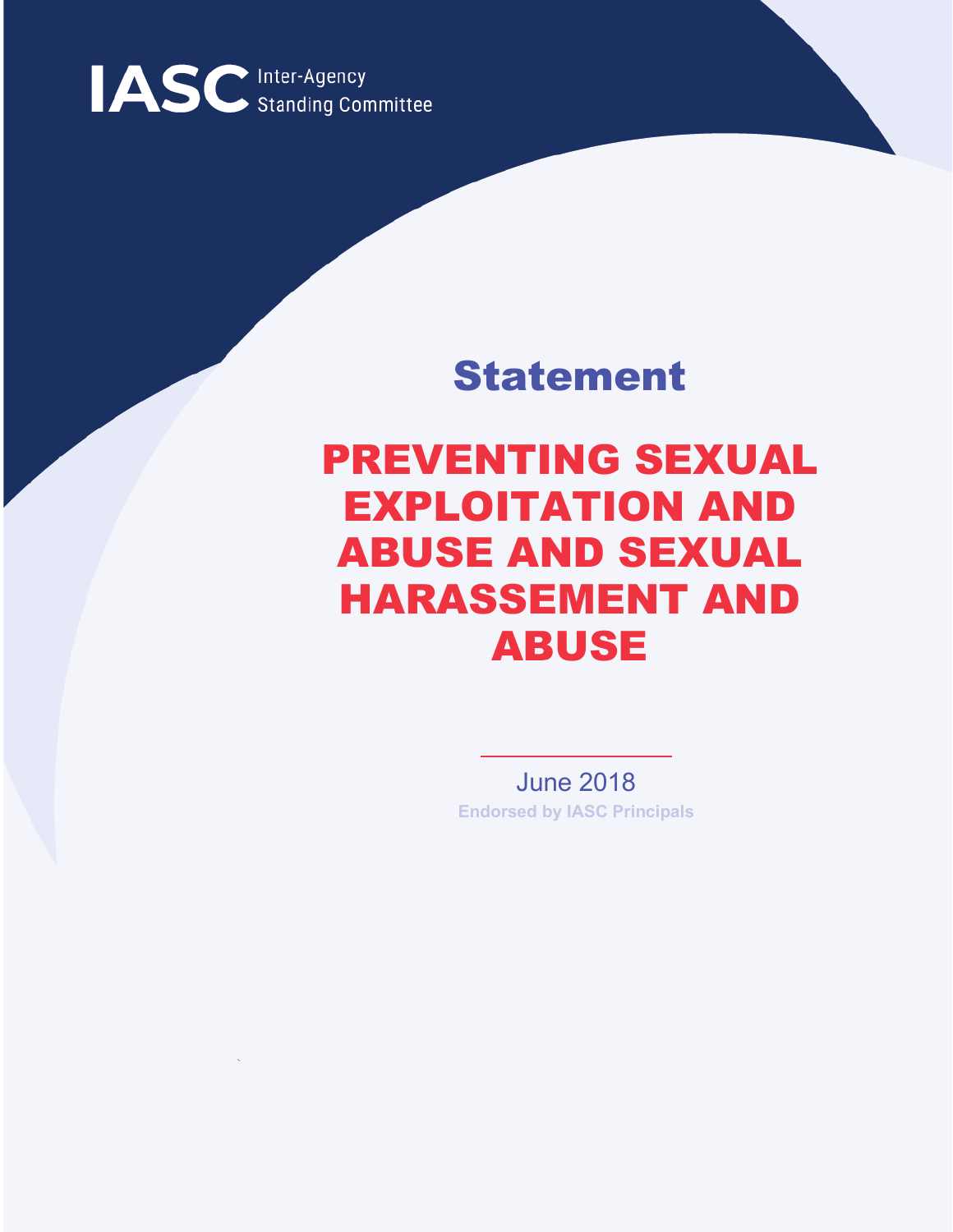



#### Office for the Coordination of Humanitarian Affairs

### **UNDER-SECRETARY-GENERAL FOR HUMANITARIAN AFFAIRS AND EMERGENCY RELIEF COORDINATOR MARK LOWCOCK**

#### **Statement as Chair of the Inter-Agency Standing Committee**

The Inter-Agency Standing Committee (IASC) Principals met in New York on 31 May. A key part of our discussion focused on how we can collectively strengthen the humanitarian sector's approach to preventing sexual exploitation and abuse (SEA) and sexual harassment and abuse (SHA).

IASC Principals committed to a vision of a humanitarian eco-system in which people caught up in crises feel safe and respected and can access the assistance they need without fear of exploitation, abuse or harassment by any aid worker. We agreed, as leaders, to role model values and behaviours to promote a culture in which sexual harassment, bullying, and any abuse of authority is never acceptable across the humanitarian sector. We will create working environments in which our staff feel supported, respected and empowered to deliver the help that people caught up in crises want and need. In doing so, we reiterated our zero-tolerance policy towards SEA and SHA and agreed on the need to take concrete steps to strengthen some of our collective systems, processes and capacities to make this vision a reality for the humanitarian community.

IASC Principals recognized that SEA and SHA are a symptom of power imbalances which have allowed a culture of impunity to take root in some places. This power imbalance exists between aid workers and the vulnerable people that we seek to assist, as well as, sometimes, between men and women working within humanitarian agencies.

We therefore committed to take actions to address the root causes of the problem and eradicate the culture of impunity. We will urgently accelerate work to strengthen the accountability of the aid community to the people we are trying to help. We will be even more pro-active in improving gender parity in staffing in all our organizations, especially at the most senior levels, while recognizing that abuse and harassment affects both men and women. We are also committed to strengthening the accountability and internal justice mechanisms of each of our organizations.

Individual IASC organizations have each taken important actions in recent months in this regard. We agreed that to bolster these individual efforts, there was value in collective, sector-wide action by the IASC members in some specific areas.

> *For more information, please contact: Russell Geekie, OCHA New York,* [geekie@un.org](mailto:geekie@un.org)*, +1 212 963 8340 Jens Laerke, OCHA Geneva, [laerke@un.org,](mailto:laerke@un.org)+41 79 472 9750 OCHA press releases are available at [www.unocha.org](http://www.unocha.org/) or www.reliefweb.int*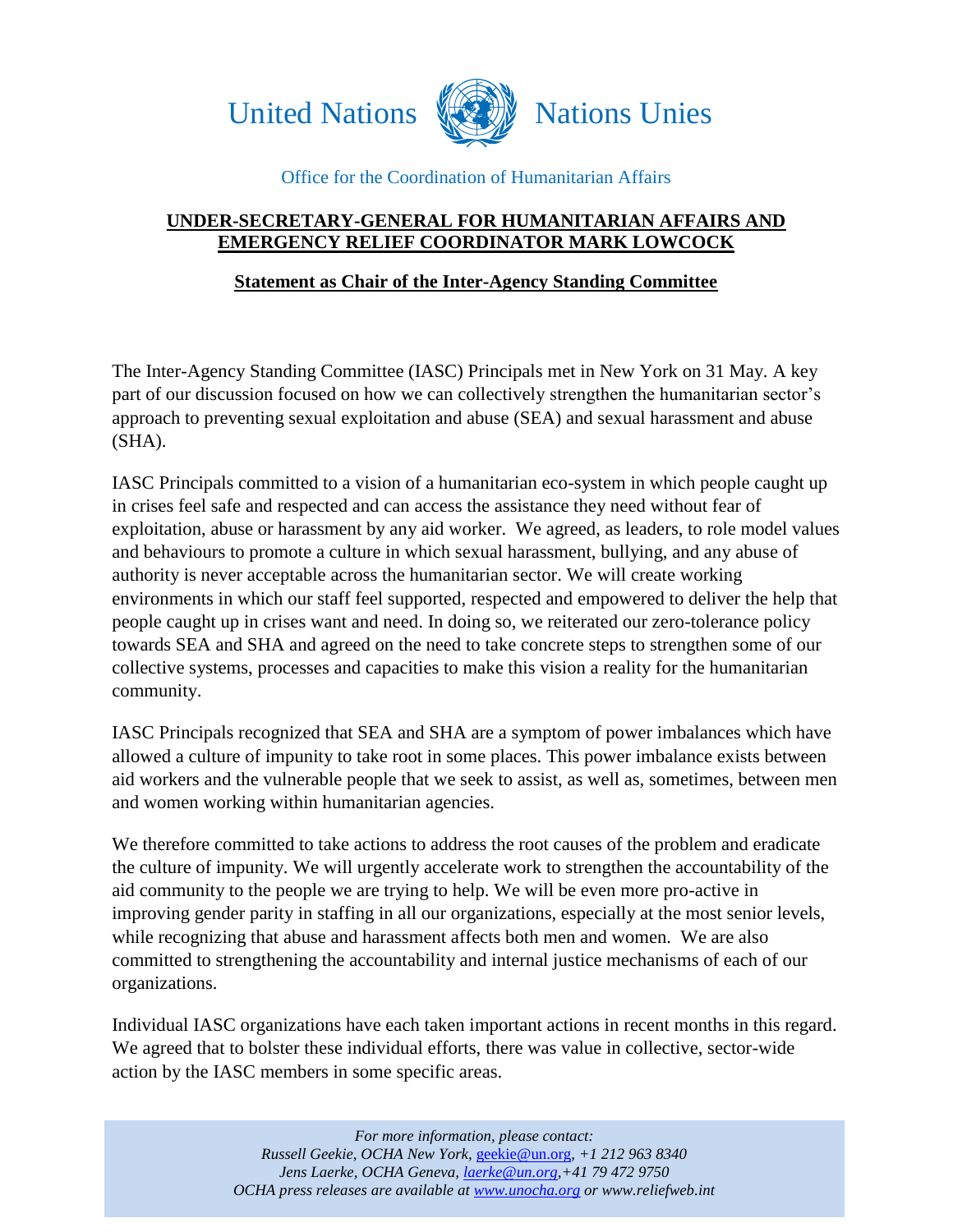IASC Principals welcomed the structured and systematic sharing of good practices on how individual IASC agencies prevent, investigate and respond to SEA and SHA. A compendium of good practices has been produced to facilitate learning among IASC members on how to most effectively meet some of these challenges. The compendium highlights good examples of standards and policies; effective means to communicate these standards to our staff; robust systems through which staff can raise concerns; sufficient investigatory capacities; approaches to sanctioning staff who have transgressed; and ways to share information across the sector on staff that have transgressed.

In addition to sharing good practices, IASC Principals agreed to implement a shared approach to two specific issues: improving our sector-wide referencing system and strengthening investigations capacity.

On referencing, we agreed that a priority was to find more effective ways to stop transgressors from moving through the humanitarian system. We each therefore committed to integrate selfcertification, screening questions, consent provisions and the verification of references into our respective recruitment processes. This will allow better sharing of available information within the sector, and make it easier to deal appropriately with transgressors.

In practice, this means that candidates being considered for employment with any IASC agency will have to complete a self-declaration during the recruitment process as to whether there had been any prior issues of sexual or other misconduct, and the circumstances of termination of past employment. Any false, inaccurate or incomplete information would be grounds for disciplinary action, if discovered. Furthermore, when providing references from former employers, candidates will be asked to expressly agree on the disclosure of specific information about issues of sexual or other misconduct and the circumstances of termination of employment by the referenced human resources department. Failure to agree to the disclosure of information could lead to their withdrawal from the recruitment process. We also committed to collaborate on the establishment of collective databases, where possible. Each organization will work out how to implement these commitments independently, taking into account their own governance and accountability frameworks.

On investigations, we recognized that too many victims of SEA and SHA lack confidence that a reported incident will be investigated quickly or competently. Many IASC entities have already taken important steps to bolster their capacity to investigate allegations. However, several require additional resources to conduct investigations. We therefore agreed to establish a \$1 million fund, financed and managed by the Office for the Coordination of Humanitarian Affairs (OCHA), to provide rapid grants to IASC entities to support investigations into SEA and SHA allegations, as required. We also committed to convene a meeting later this year of the heads of the investigatory bodies for all IASC members to discuss the challenges in this area, how we can plug gaps and further strengthen investigatory capacities across the humanitarian sector.

In addition to immediate collective action on these two issues, we committed to continued visible leadership from each of us to address these issues. We recognized the importance of setting an ambitious forward agenda of action to build on our agreements on 31 May.

> *For more information, please contact: Russell Geekie, OCHA New York,* [geekie@un.org](mailto:geekie@un.org)*, +1 212 963 8340 Jens Laerke, OCHA Geneva, [laerke@un.org,](mailto:laerke@un.org)+41 79 472 9750 OCHA press releases are available at [www.unocha.org](http://www.unocha.org/) or www.reliefweb.int*